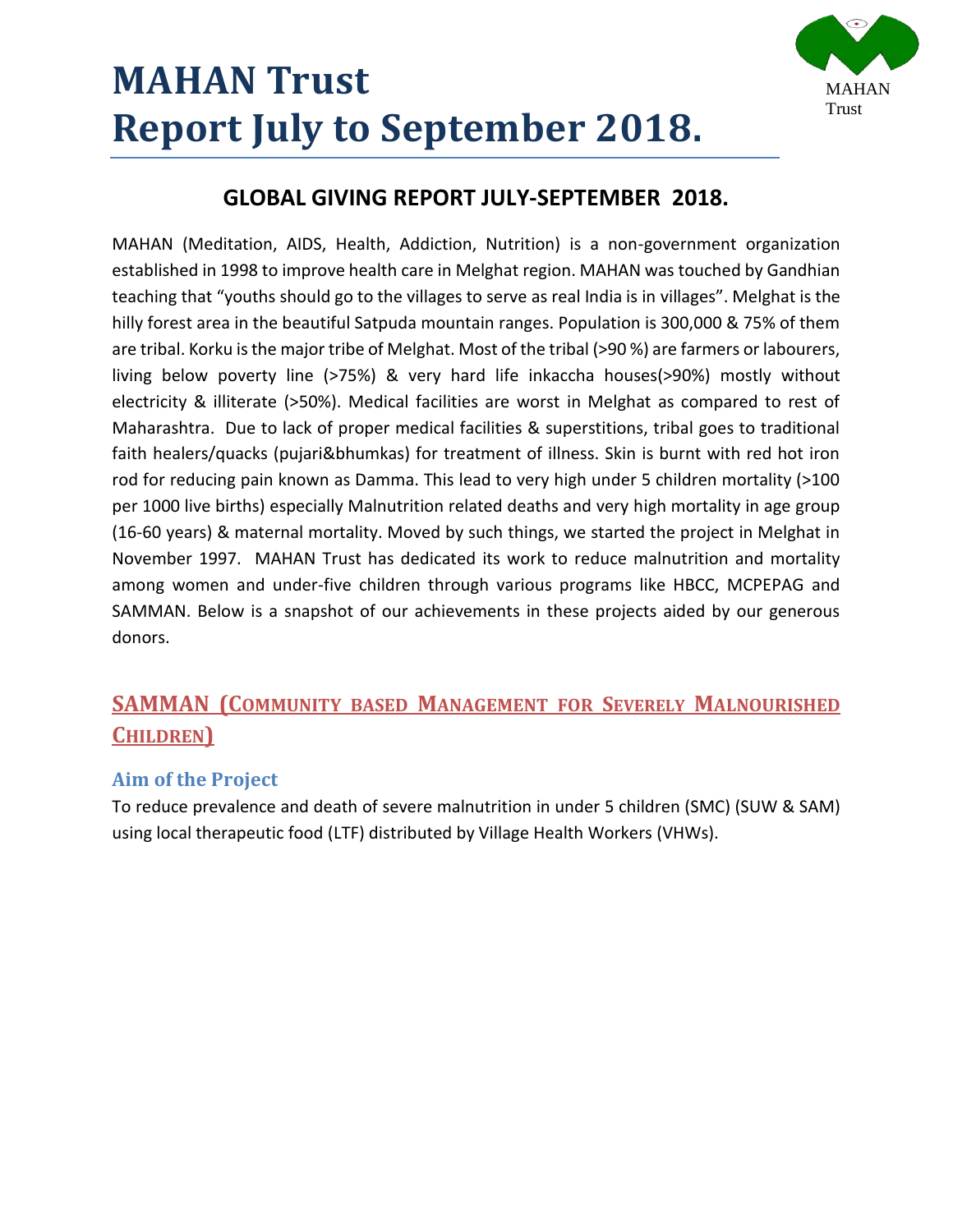



## **Activities and Impact (32 Villages)**

| <b>Particular</b>                                                                                         | <b>Figures</b><br>of<br>Perform-<br>ance | <b>Target to be</b><br>achieved at<br>the end of 5<br><b>vr</b> | Rate achieved |  |
|-----------------------------------------------------------------------------------------------------------|------------------------------------------|-----------------------------------------------------------------|---------------|--|
| No. of villages covered in program                                                                        | 32                                       | 32                                                              |               |  |
| Total population in target villages                                                                       | 30007                                    | 30007                                                           |               |  |
| Total 0-5 years children in target villages                                                               | 2823                                     | 2823                                                            |               |  |
| Total under 5 children measured                                                                           | 2608                                     | >90%                                                            | 92.38%        |  |
| Under 5 Children suffering from SAM                                                                       | 10                                       | $< 1\%$                                                         | 0.38%         |  |
| Under 5 Children suffering from SUW                                                                       | 177                                      | < 10%                                                           | 6.78%         |  |
| Under 5 Children suffering from SAM+SUW                                                                   | 56                                       |                                                                 | 2.14 %        |  |
| Under 5 Children suffering from Severe<br>Malnutrition (SAM or SUW or SAM+SUW) at the<br>end of September | 243                                      | < 14%                                                           | 9.31 %        |  |
| Under 5 Children suffering from Severe<br>Malnutrition (SAM or SUW or SAM+SUW)<br>treated.                | 320                                      | 200                                                             | >100%         |  |
| Case fatality rate (CFR) of Treated SMC                                                                   | $\overline{2}$                           | $<$ 4%                                                          | 0.62%         |  |
| Case fatality rate (CFR) of overall SMC                                                                   | $\overline{2}$                           | < 10%                                                           | 0.82%         |  |
| SAM=Severe Acute Malnutrition.<br>SUW= Severe Underweight<br>SMC = Severely Malnourished<br>Child         |                                          |                                                                 |               |  |

Due to our efforts, we could successfully reduce the prevalence of SUW and SAM. There were two deaths amongst treated SMCs and hence we could achieve WHO target of CFR of <4%.

#### **Success story:-**

In Keli village, 1 yr 9 month age girl had wt. 6.785 kg & length 74 cms and she was in SAM & SUW due to neglect by mother. Mother was alcohol addict. She was counselled by our BCC supervisor about deaddiction. Mother was convinced and she stopped drinking alcohol. She child was in SAMMAN from 14-6-18. The child improved to weight 7.210 kg on 25.7.2018 with >10 gm/day weight gain.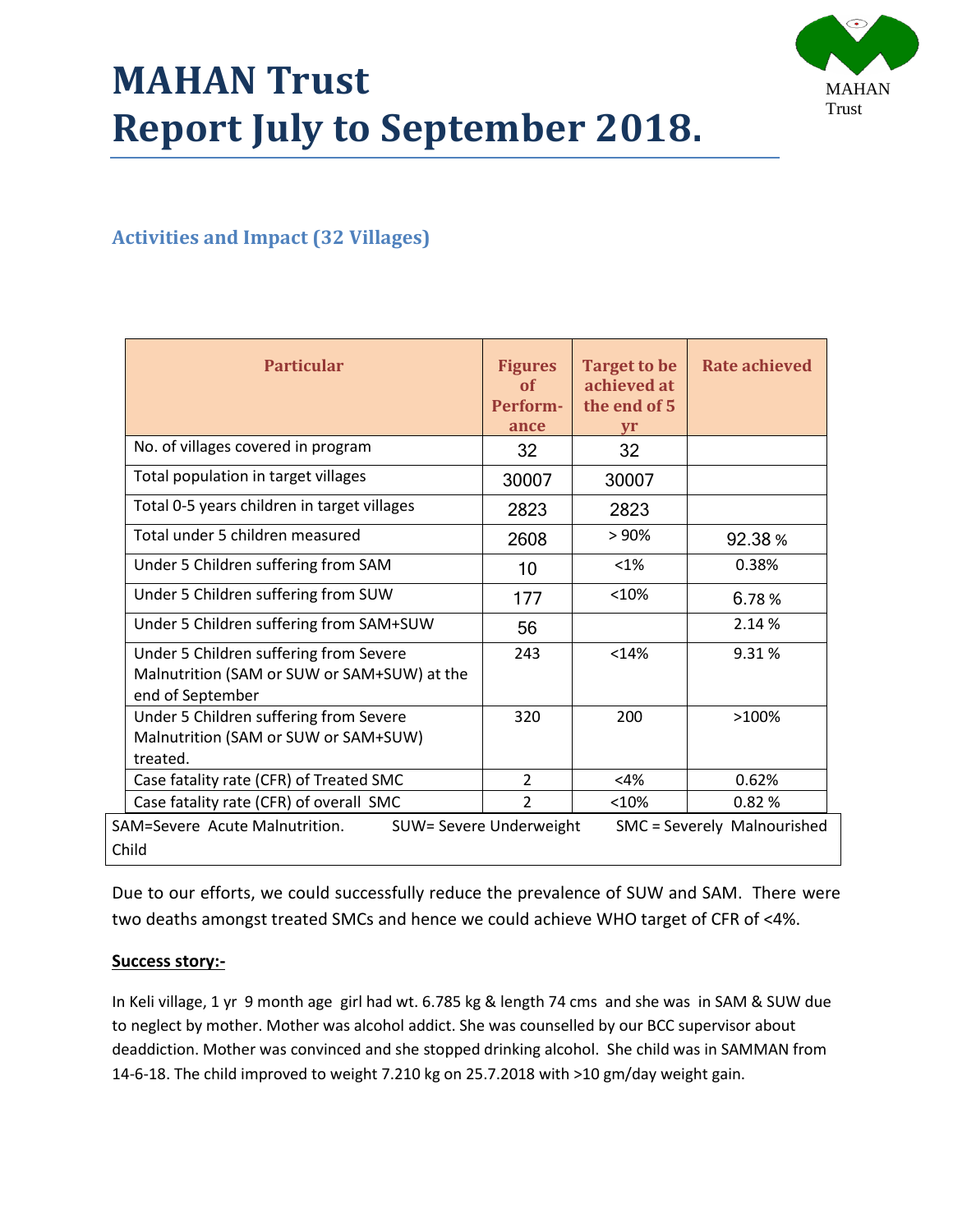





2) 45 months girl from Pohra village had wt. 10.270 kg & Ht. 79.5 cms. She was SUW child and was included in SAMMAN on 7-6-18. She improved to Wt. 11.950 kg on 26-7-18 and upgraded to MUW. Her wt. gain was 3.28 gm/kg/day.

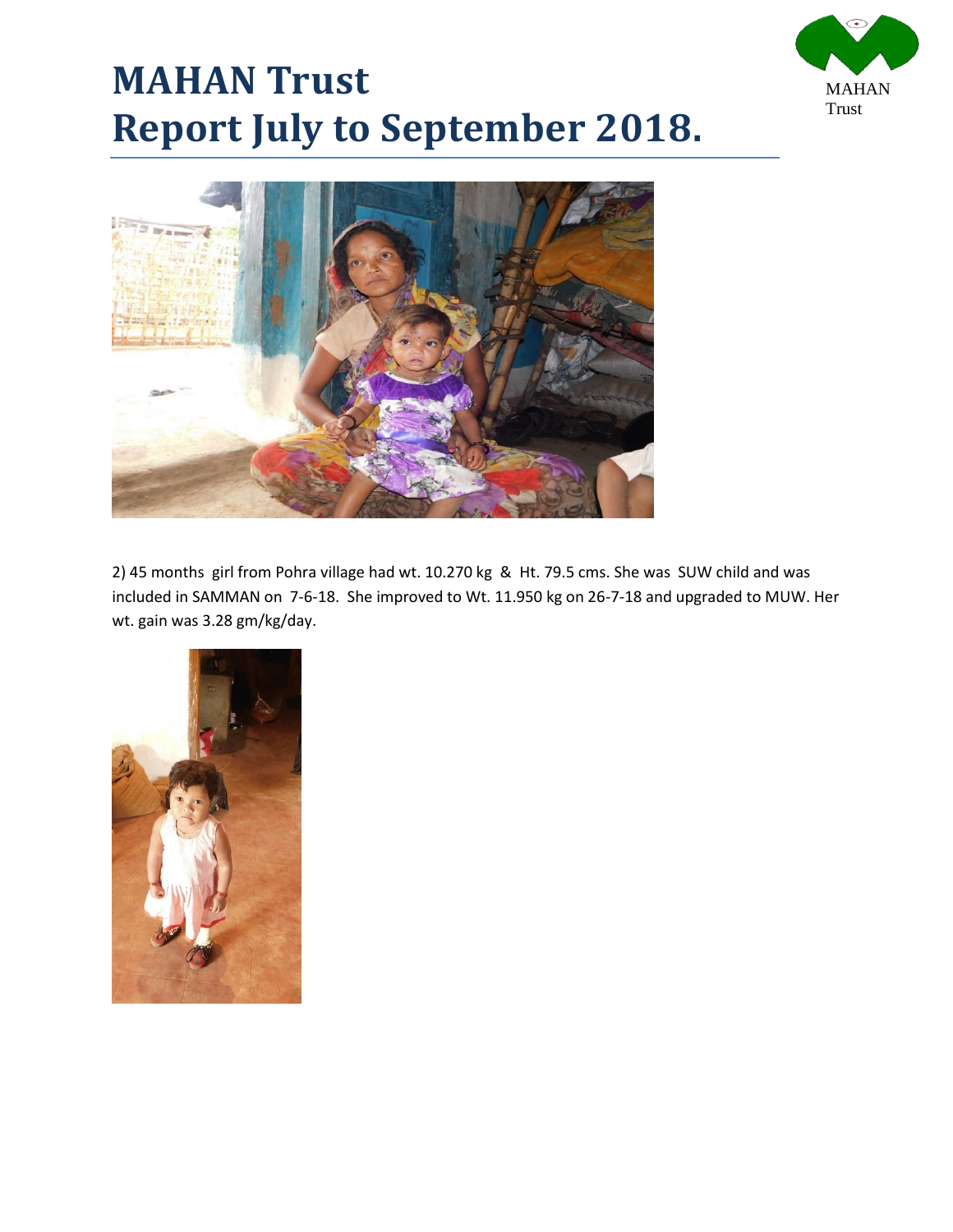

## **HBCC (HOME BASED CHILD CARE PROGRAM)**

### **Aim of the Project**

To reduce under 5 children mortality rate and prevalence of malnutrition.

#### **Activities and Impact old 10 Villages**

No. of U5 patients treated by VHWs :- 778

Behavior change communication Beneficiaries– 9201

Beneficiaries felt BCC useful:- 7272 (79.03 % )

## U5 Mortality:-

| <b>Intervention Area</b><br><b>32 Villages</b> | <b>Figures</b><br>of<br>Perform-<br>ance | <b>Impact</b><br>achieved |
|------------------------------------------------|------------------------------------------|---------------------------|
| <b>Still Birth Rate</b>                        |                                          | 43.47                     |
| <b>Perinatal Mortality Rate</b>                | 9                                        | 55.9                      |
| Neonatal Mortality Rate.                       | 13                                       | 84.4                      |
| Infant Mortality Rate.                         | 17                                       | 110.4                     |
| Under 5 Mortality Rate.                        | 21                                       | 136.4                     |

## **SUCCESS STORY**

30 month old girl from Pohara village had Pneumonia on 12-7-18. She was treated by our VHW with Cotrimoxazole & Paracetamol and got cured in 1 week.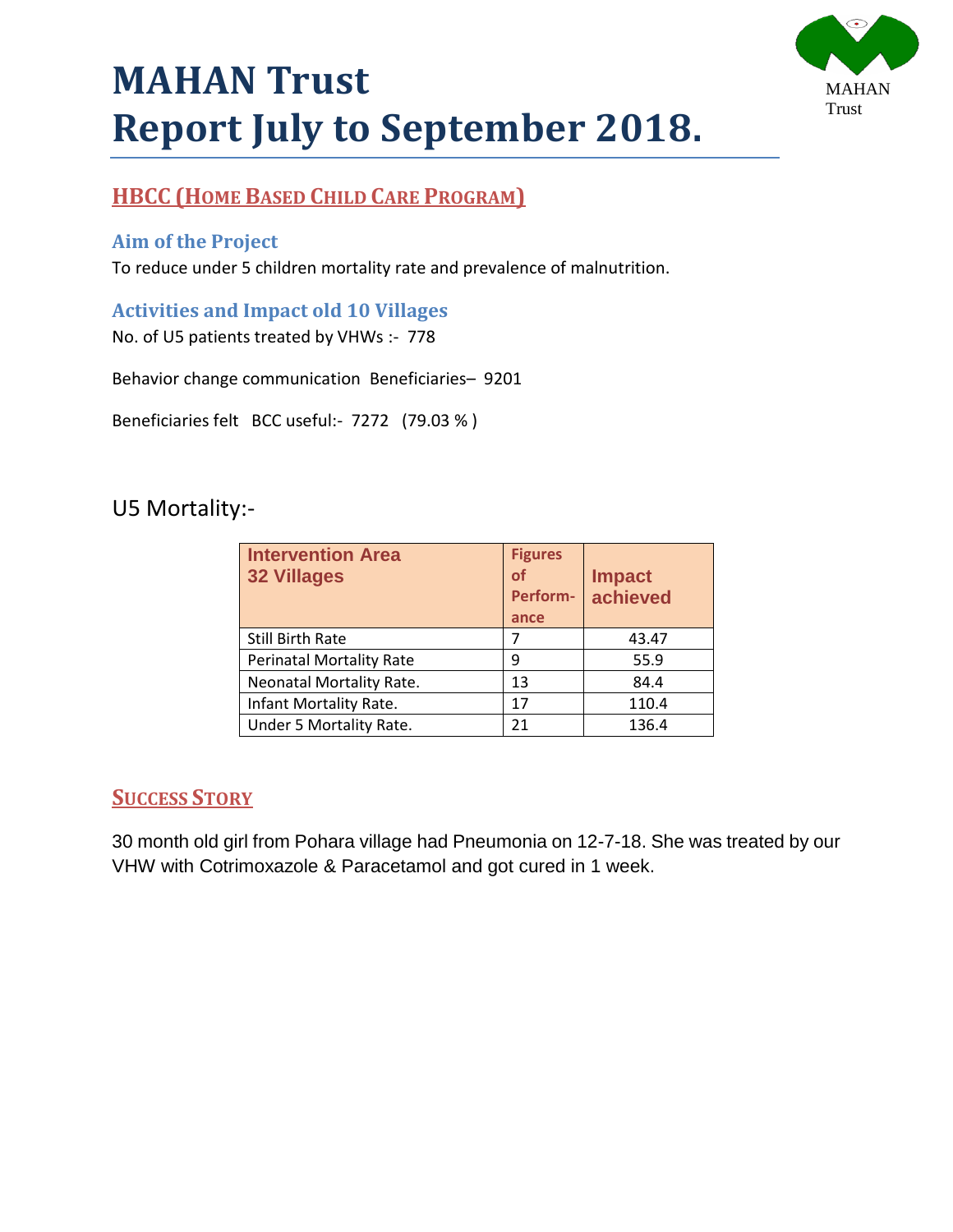



2) 3 years male child R/o Dabhyakheda had fever with difficult breathing. He was drowsy for 2 days with Resp. Rate 46/min. He was treated for pneumonia by our VHW with Co- Trimoxazole & Paracetamol for 7 days. The child is well.

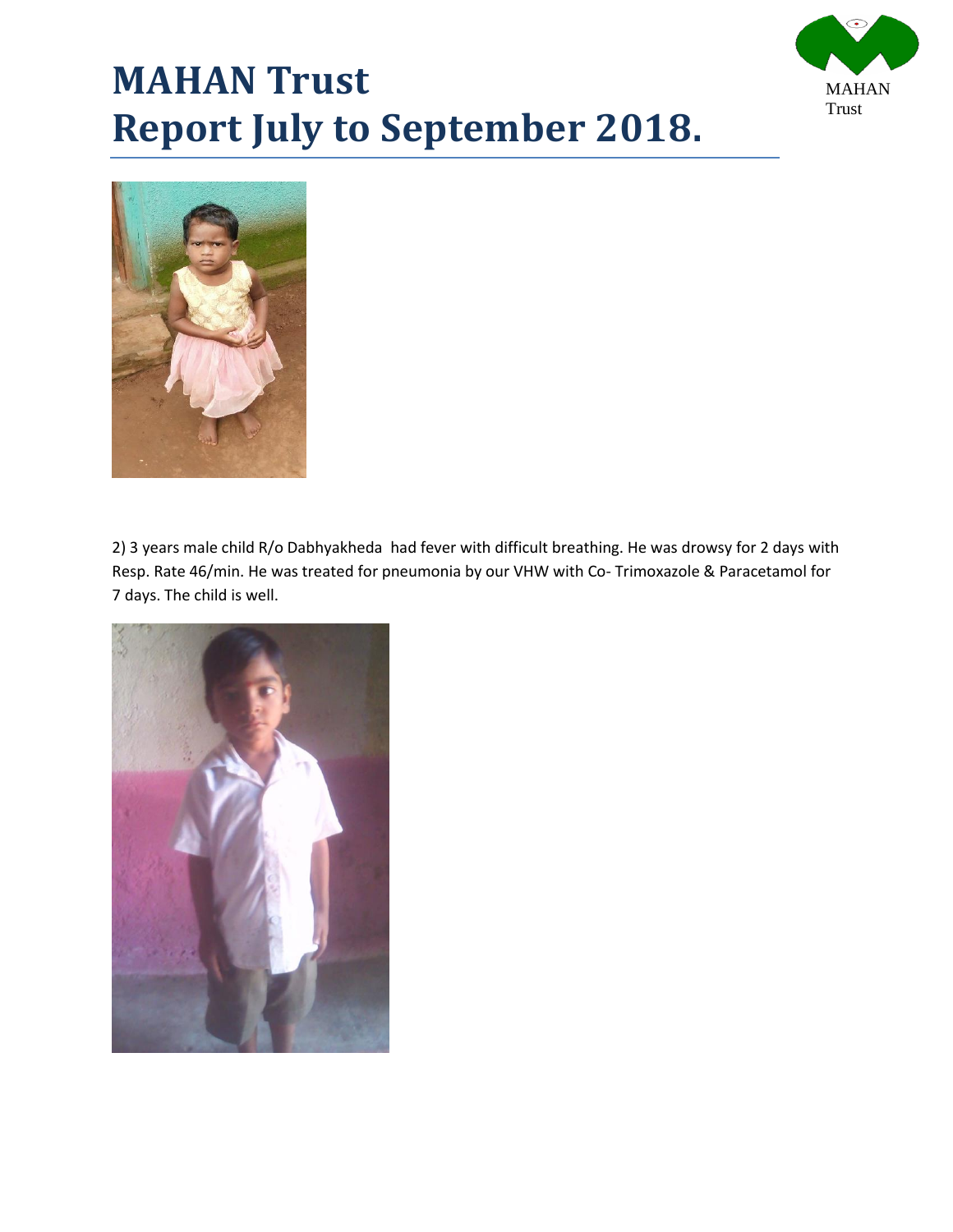



## **MCPEPAG (MORTALITY CONTROL PROGRAM FOR ECONOMICALLY PRODUCTIVE AGE GROUP, 16-60 YEARS)**

### **Aim of the Project**

To reduce number of deaths in 16-60 years age group.

### **Activities and Impact**

This program involves treatment of patients suffering from hypertension, malaria, diarrhea, asthma and referral of patients of TB, heart diseases, anemia, etc. to hospital.

Report of old 10 Villages:-

Total number of beneficiaries:- 559

Total number of deaths in this quarter –3 (including one maternal death)

| <b>Intervention Area</b><br>9 Villages         | No. | <b>Targets to be</b><br>achieved at the end<br>of 5 years | <b>Impact</b><br>achieved |  |
|------------------------------------------------|-----|-----------------------------------------------------------|---------------------------|--|
| Age specific mortality rate                    | 3   | <250 per lakh population                                  | 229                       |  |
| <b>Prevalence of untreated</b><br>hypertension | 112 | $<$ 5%                                                    | 4.68%                     |  |

#### **Success Stories:-**

**1) 35 years old female, R/o Berdabalda was having Diarrhea, Vomiting & Dehydration with abdominal pain since 3 days. She was treated by our VHW with ORS, Tab. Domperidone & Norfloxacin for 3 days. She became normal after 3 days treatment.**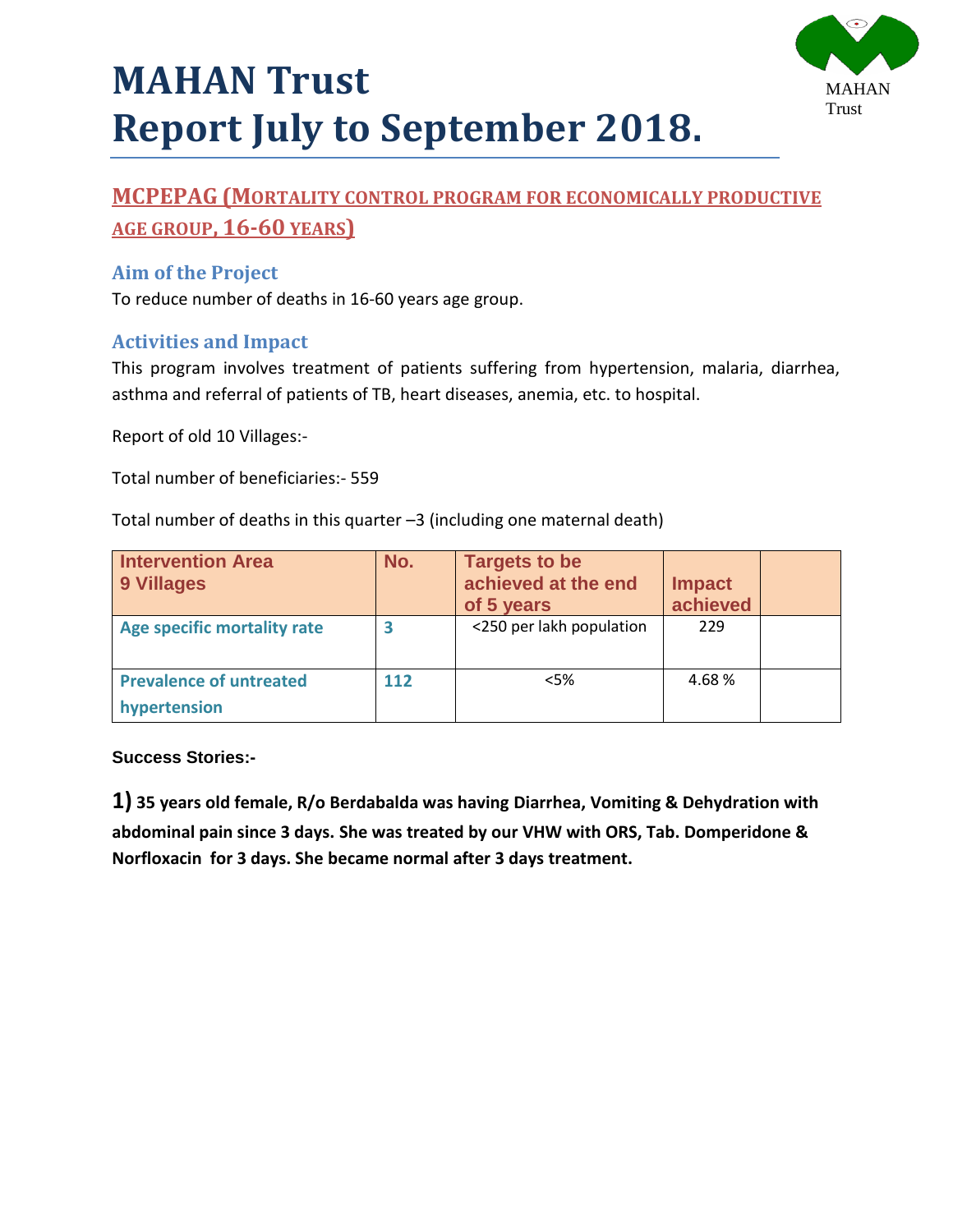



Report of New 22 Villages:-

No treatment started yet.

Number of 16-60 age group people screened for hypertension are:- 5682 out of which, 505 are found hypertensive. Prevalence of hypertension is 8.88 %

ASMR:- 242.13 ( 8 Deaths in 3 months, Population 13216)

#### **HOSPITAL REPORT:-**

| Number of patient treated in OPD:-           | 2854 |
|----------------------------------------------|------|
| Number of Patients treated in ICU and wards: | 274  |
| Deaths in Hospital:-                         |      |